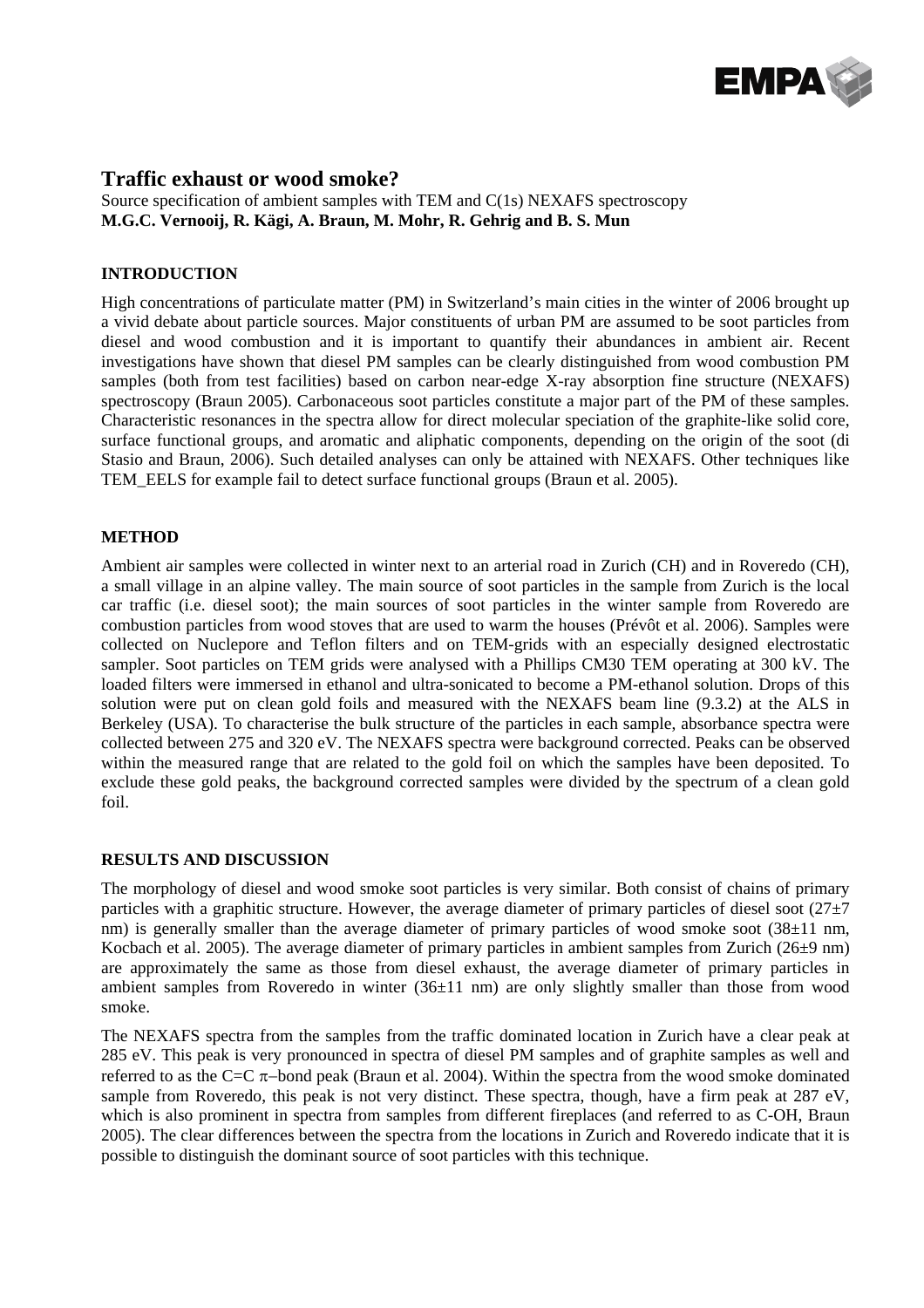

### **OUTLOOK**

We assume that the C-OH peak in the spectrum of the ambient winter sample from Roveredo is characteristic for wood smoke. To prove this statement, samples were collected in Roveredo in summer for NEXAFS measurements. During the summer season, a minimum contribution of wood combustion is expected (because houses do not need to be warmed) and diesel combustion from the local car traffic will be the dominant source of soot particles (average diameter of primary particles in the collected sample is now 28±8 nm). Consequently, the C-OH peak at 287 eV in the spectra from the summer samples is expected to be smaller or not existent and the C=C peak at 285 eV is expected to be more pronounced.

STXM measurents are planned at the Swiss Light Source (SLS) to quantify the relative abundance of soot particles from wood combustion (classified with C-OH peak at 287 eV) and from diesel combustion (classified with relatively firm  $C=C$  peak at 285 eV) in ambient samples.

### **REFERENCES**

- Braun A 2005. Carbon speciation in airborne particulate matter with C (1s) NEXAFS spectroscopy. J. Environ. Monit. **7**: 1059-1065.
- Braun A., Huggins, F.E., Shah, N., Chen, Y., Wirick, S., Mun, S.B., Jacobsen, C. and Huffman, G.P. 2005. Advantages of soft X-ray absorption over TEM-EELS for solid carbon studies-a comparative study on diesel soot with EELS and NEXAFS. Carbon **43**: 117-124.
- Di Stasio S. and Braun, A. 2006. Comparative NEXAFS study on soot obtained from an ethylene air flame, a diesel engine and graphite. Energy & Fuels **20**: 187-194.
- Kocbach, A., Johansen, B.V., Schwarze, P.E. and Namork, E., 2005. Analytical electron microscopy of combustion particles: a comparison of vehicle exhaust and residential wood smoke. Sc. Tot. Env. 346: 231-243.
- Prévôt, A., Sandradewi, J., Alfarra, M.R., Gäggeler, K., Dommen, J., Weimer, S., Mohr, C., Furger, M., Weingartner, E. et al. 2006. Aerosols from wood combustion versus traffic in Alpine valleys (AEROWOOD project). Geophysical Research Abstracts **8**: SRef-ID: 1607-7962/gra/EGU06-A-05243.